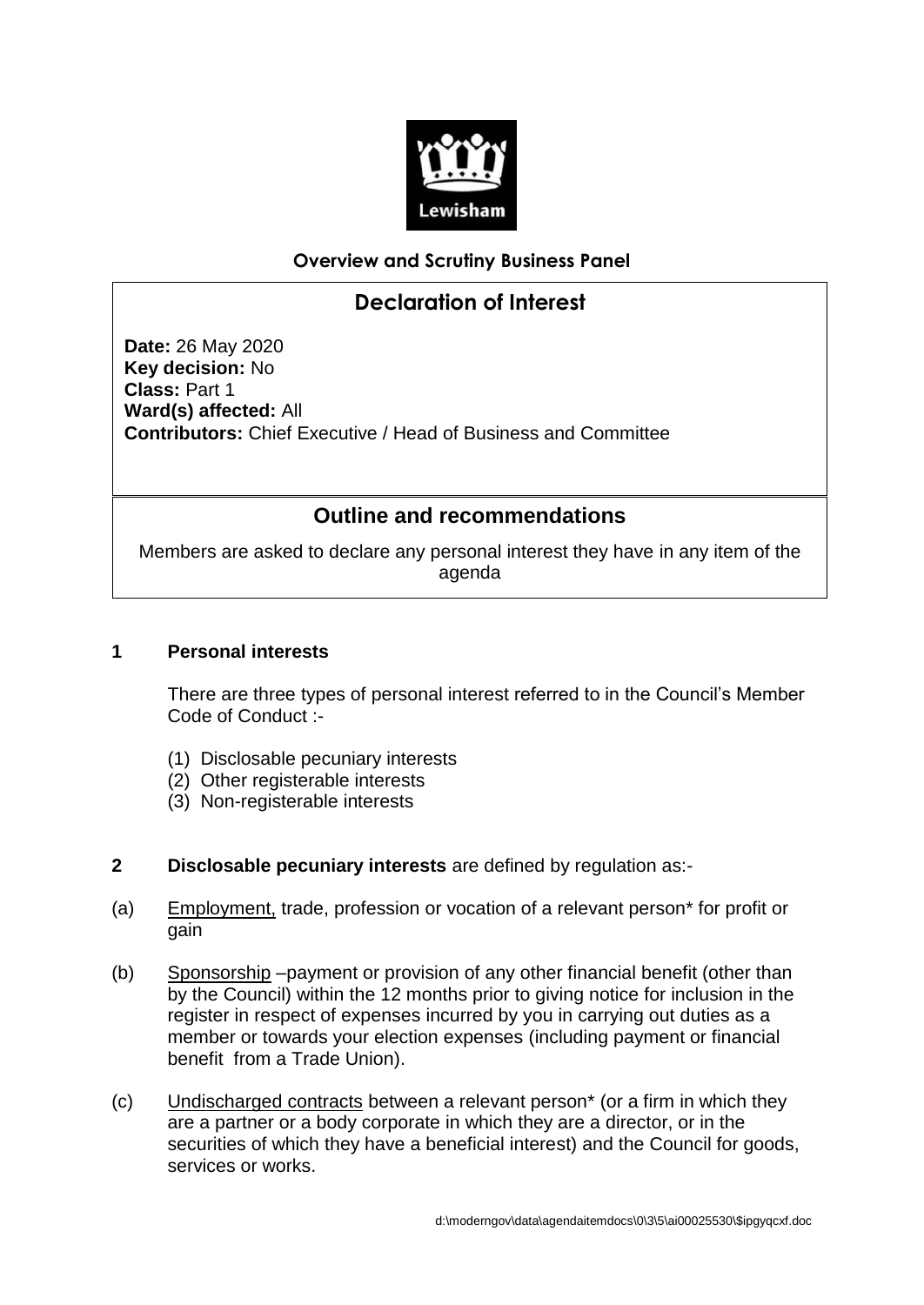- (d) Beneficial interests in land in the borough.
- (e) Licence to occupy land in the borough for one month or more.
- (f) Corporate tenancies any tenancy, where to the member's knowledge, the Council is landlord and the tenant is a firm in which the relevant person\* is a partner, a body corporate in which they are a director, or in the securities of which they have a beneficial interest.
- (g) Beneficial interest in securities of a body where:-
	- (a) that body to the member's knowledge has a place of business or land in the borough; and
	- (b) either
		- (i) the total nominal value of the securities exceeds £25,000 or 1/100 of the total issued share capital of that body; or

(ii) if the share capital of that body is of more than one class, the total nominal value of the shares of any one class in which the relevant person\* has a beneficial interest exceeds 1/100 of the total issued share capital of that class.

\*A relevant person is the member, their spouse or civil partner, or a person with whom they live as spouse or civil partner.

#### **(3) Other registerable interests**

The Lewisham Member Code of Conduct requires members also to register the following interests:-

- (a) Membership or position of control or management in a body to which you were appointed or nominated by the Council
- (b) Any body exercising functions of a public nature or directed to charitable purposes , or whose principal purposes include the influence of public opinion or policy, including any political party
- (c) Any person from whom you have received a gift or hospitality with an estimated value of at least £25

#### **(4) Non registerable interests**

Occasions may arise when a matter under consideration would or would be likely to affect the wellbeing of a member, their family, friend or close associate more than it would affect the wellbeing of those in the local area generally, but which is not required to be registered in the Register of Members' Interests (for example a matter concerning the closure of a school at which a Member's child attends).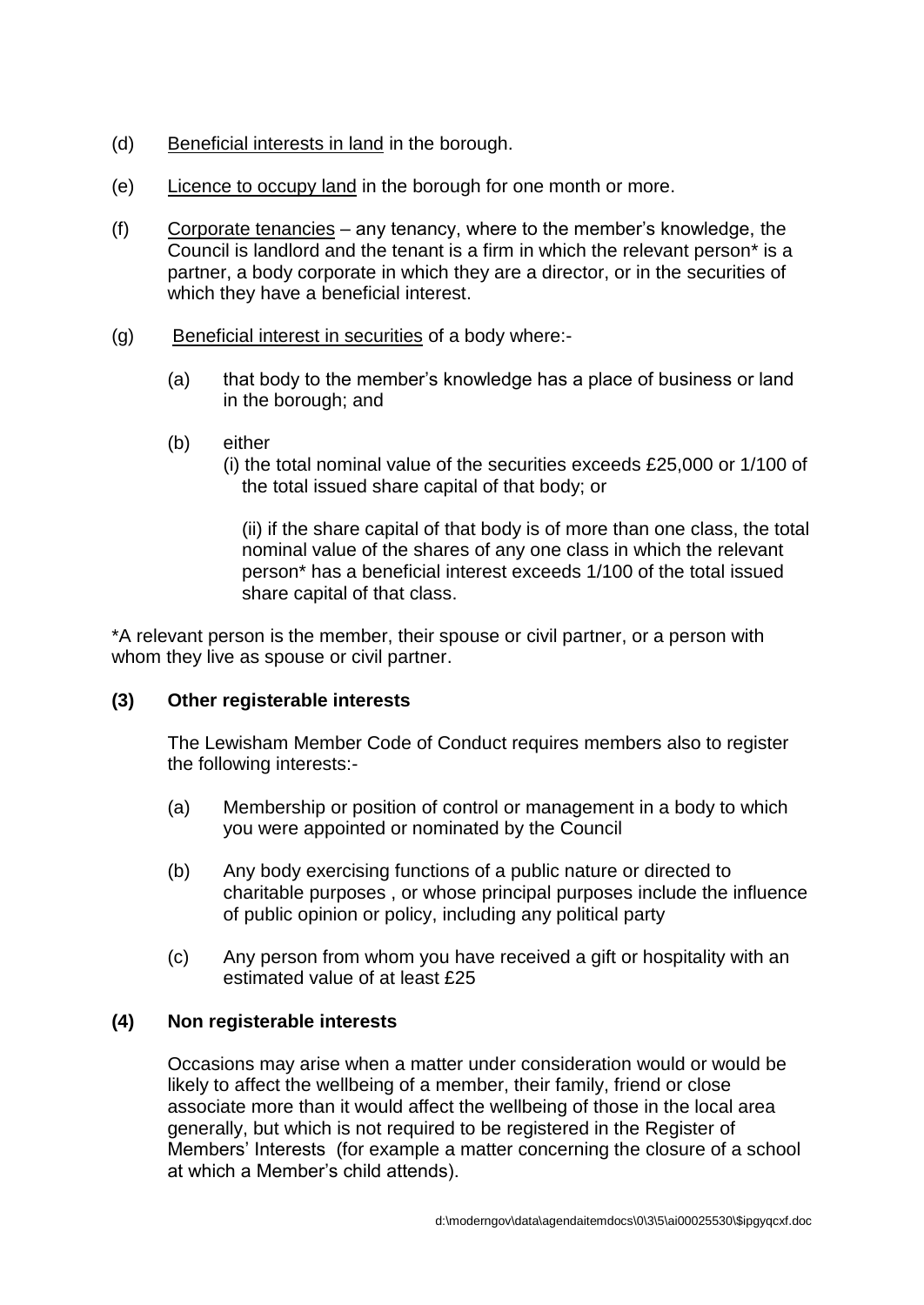#### **(5) Declaration and Impact of interest on members' participation**

- (a) Where a member has any registerable interest in a matter and they are present at a meeting at which that matter is to be discussed, they must declare the nature of the interest at the earliest opportunity and in any event before the matter is considered. The declaration will be recorded in the minutes of the meeting. If the matter is a disclosable pecuniary interest the member must take not part in consideration of the matter and withdraw from the room before it is considered. They must not seek improperly to influence the decision in any way. **Failure to declare such an interest which has not already been entered in the Register of Members' Interests, or participation where such an interest exists, is liable to prosecution and on conviction carries a fine of up to £5000**
- (b) Where a member has a registerable interest which falls short of a disclosable pecuniary interest they must still declare the nature of the interest to the meeting at the earliest opportunity and in any event before the matter is considered, but they may stay in the room, participate in consideration of the matter and vote on it unless paragraph (c) below applies.
- (c) Where a member has a registerable interest which falls short of a disclosable pecuniary interest, the member must consider whether a reasonable member of the public in possession of the facts would think that their interest is so significant that it would be likely to impair the member's judgement of the public interest. If so, the member must withdraw and take no part in consideration of the matter nor seek to influence the outcome improperly.
- (d) If a non-registerable interest arises which affects the wellbeing of a member, their, family, friend or close associate more than it would affect those in the local area generally, then the provisions relating to the declarations of interest and withdrawal apply as if it were a registerable interest.
- (e) Decisions relating to declarations of interests are for the member's personal judgement, though in cases of doubt they may wish to seek the advice of the Monitoring Officer.

#### **(6) Sensitive information**

There are special provisions relating to sensitive interests. These are interests the disclosure of which would be likely to expose the member to risk of violence or intimidation where the Monitoring Officer has agreed that such interest need not be registered. Members with such an interest are referred to the Code and advised to seek advice from the Monitoring Officer in advance.